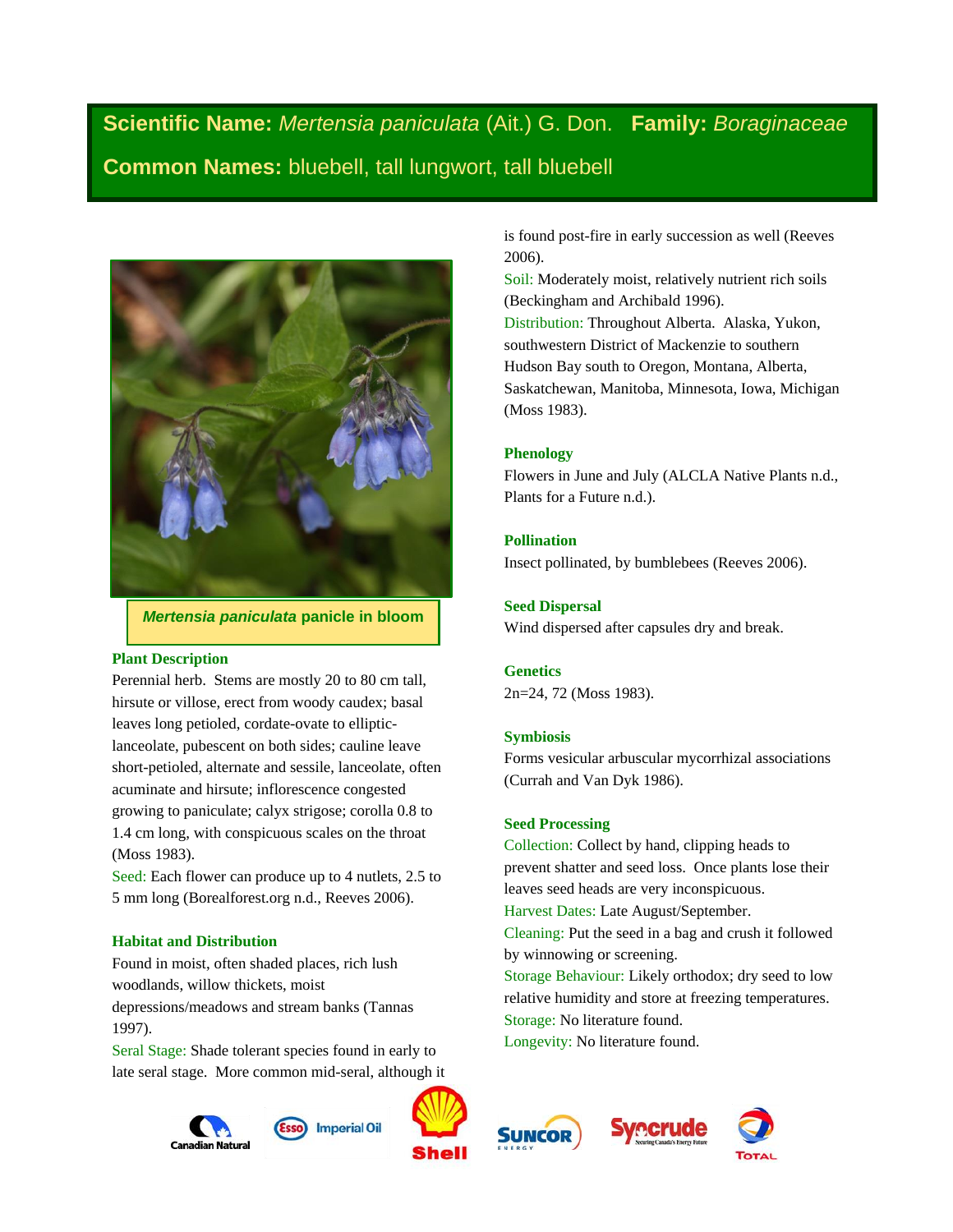## **Propagation**

Natural Regeneration: Naturally regenerates from thick rhizomes.

Germination: Poor (<10%) (Treberg and Turkington 2006).

Pre-treatment: Soaking may improve germination, as does removal of seed coat. However, the improvement is not probably sufficient for the time required to tease the seed away from the coat without damaging the embryo (Treberg and Turkington 2006).

Vegetative Propagation: May be divided, with care, in early spring or autumn (Plants for a Future n.d.).

#### **Aboriginal/Food Uses**

Food: Dried leaves and flowers can be made into tea, fresh leaves can be added to soups or casseroles (Borealforest.org n.d., Gray 2011, Royer and Dickinson 2007), but is a bit too hairy for salads (Borealforest.org n.d.).

Medicinal: Used as part of a compound medicine for treatment of heart trouble (Marles et al. 2000).

The dried leaves were used in herbal tea mixtures, especially when treating the lungs (Borealforest.org n.d). effective at relieving diarrhea and hemorrhoids (Gray 2011).

Other: Possible use as an ornamental (Marles et al. 2000).

#### **Wildlife/Forage Usage**

Wildlife: Known as a grizzly bear, elk and snowshoe hare summer diet component (Reeves 2006). Livestock: Poor to fair forage value although fairly nutritious until freeze. More commonly grazed by sheep than cattle (Tannas 1997).

Grazing Response: An increaser, spreading readily by rhizomes (Tannas 1997).

#### **Reclamation Potential**

Due to natural regeneration by rhizome post-fire, there is a likelihood transplants might be produced from rhizome cuttings. Although generally shadetolerant, this species is found among others reestablishing post-fire, and therefore should not be





unduly stressed in an early seral community. Has been used successfully in the reclamation of construction sites, recreation sites and some mining sites in Denali National Park (Reeves 2006).

## **Commercial Resources**

Availability: Seeds and plants are commercially available in Alberta (ANPC 2010). However, to ensure material is properly adapted, local harvest is preferred.

## **Notes**

*Mertensia paniculata* is listed as 85% intact (less occurrences than expected) in the Alberta oil sands region (Alberta Biodiversity Monitoring Institute 2014).

## **Photo Credits**

Photo 1: Walter Siegmund 2013 @ Wikimedia commons.

#### **References**

Alberta Biodiversity Monitoring Institute, 2014. The status of biodiversity in the oil sands region of Alberta. Alberta Biodiversity Monitoring Institute, Edmonton, Alberta. 47 pp. [http://www.abmi.ca/FileDownloadServlet?filename=](http://www.abmi.ca/FileDownloadServlet?filename=The%20Status%20of%20Biodiversity%20in%20the%20Oil%20Sands%20Region%20of%20Alberta_2014_Supplemental%20Report.docx&dir=REPORTS_UPLOAD) [The%20Status%20of%20Biodiversity%20in%20the](http://www.abmi.ca/FileDownloadServlet?filename=The%20Status%20of%20Biodiversity%20in%20the%20Oil%20Sands%20Region%20of%20Alberta_2014_Supplemental%20Report.docx&dir=REPORTS_UPLOAD) [%20Oil%20Sands%20Region%20of%20Alberta\\_201](http://www.abmi.ca/FileDownloadServlet?filename=The%20Status%20of%20Biodiversity%20in%20the%20Oil%20Sands%20Region%20of%20Alberta_2014_Supplemental%20Report.docx&dir=REPORTS_UPLOAD) 4 Supplemental%20Report.docx&dir=REPORTS\_U [PLOAD](http://www.abmi.ca/FileDownloadServlet?filename=The%20Status%20of%20Biodiversity%20in%20the%20Oil%20Sands%20Region%20of%20Alberta_2014_Supplemental%20Report.docx&dir=REPORTS_UPLOAD) [Last accessed June 16, 2014].

ALCLA Native Plants, n.d. *Mertensia paniculata* Tall Lungwort. IN: ALCLA Native Plants, Plant Description.

<http://www.alclanativeplants.com/section2/main.htm> [Last accessed October 8, 2013].

## ANPC (Alberta Native Plant Council), 2010. Native Plant Source List.

[http://www.anpc.ab.ca/assets/ANPC\\_2010\\_Native\\_Pl](http://www.anpc.ab.ca/assets/ANPC_2010_Native_Plant_Source_List.pdf) ant Source List.pdf [Last accessed October 10, 2013].

Beckingham, J. and J.H. Archibald, 1996. Field guide to ecosites of Northern Alberta. Special